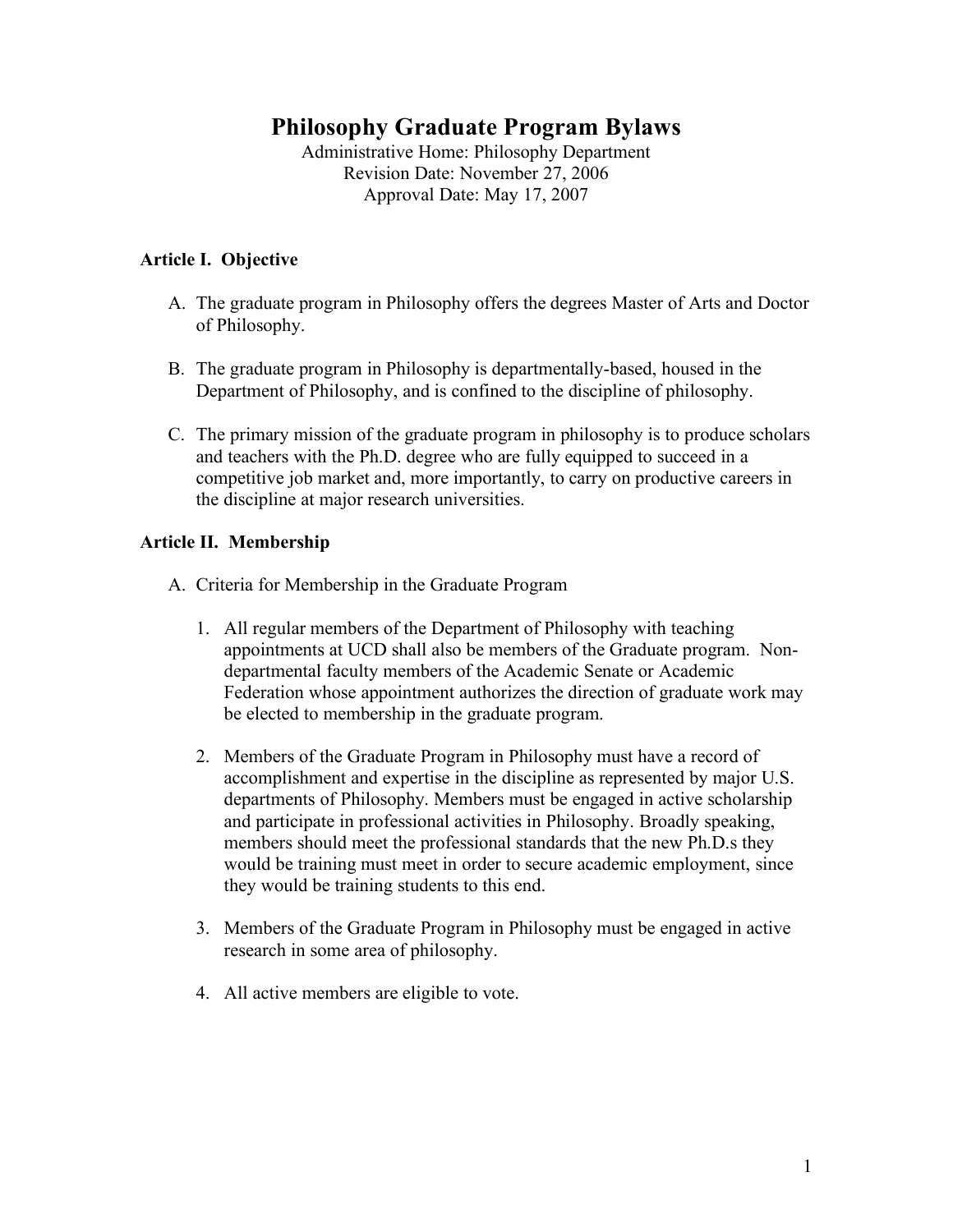- B. Application for Membership
	- 1. Nominations of prospective members to the Graduate Program may be made by any member of the Graduate Program. After review and recommendation by the Membership Committee, appointments of new members are made by majority vote of the entire membership of the Graduate Program.
	- 2. It is anticipated that a member of the graduate faculty will perform the following duties.
		- a. Play an active role in the administration of the graduate program by serving on graduate program administrative committees; as a graduate adviser; or as an administrative officer of the program.
		- b. Provide graduate level instruction, as appropriate, in addition to research instruction.
		- c. Serve on dissertation and Ph.D. qualifying examination committees, as well as on Master's comprehensive examination committees.
- C. Emeritus Status

Emeritus professors who are members of the Graduate Program have voting rights in the program. All emeriti may teach graduate courses in the program and serve on student committees.

D. Review of Membership

Renewal of membership in the graduate program faculty will be automatic for departmental faculty.

Renewal of membership in the graduate program for faculty who are not members of the Philosophy Department shall be periodically reviewed on a three-year cycle with one third of the membership reviewed each year. Minimal criteria for continuing membership are participation in one or more of the following: active engagement with graduate students, direction of or assistance in graduate student research, teaching graduate courses or upper-division courses with enrolled graduate students, service on Graduate Program committees.

- E. Membership Appeal Process
	- 1. Membership denial may be appealed to the Graduate Program Committee. A written statement containing a rebuttal of the reasons for denial must accompany the appeal within 30 days of written notice of denial.
	- 2. Applicants denied membership or renewal of membership may use the final appeal to the Dean of Graduate Studies.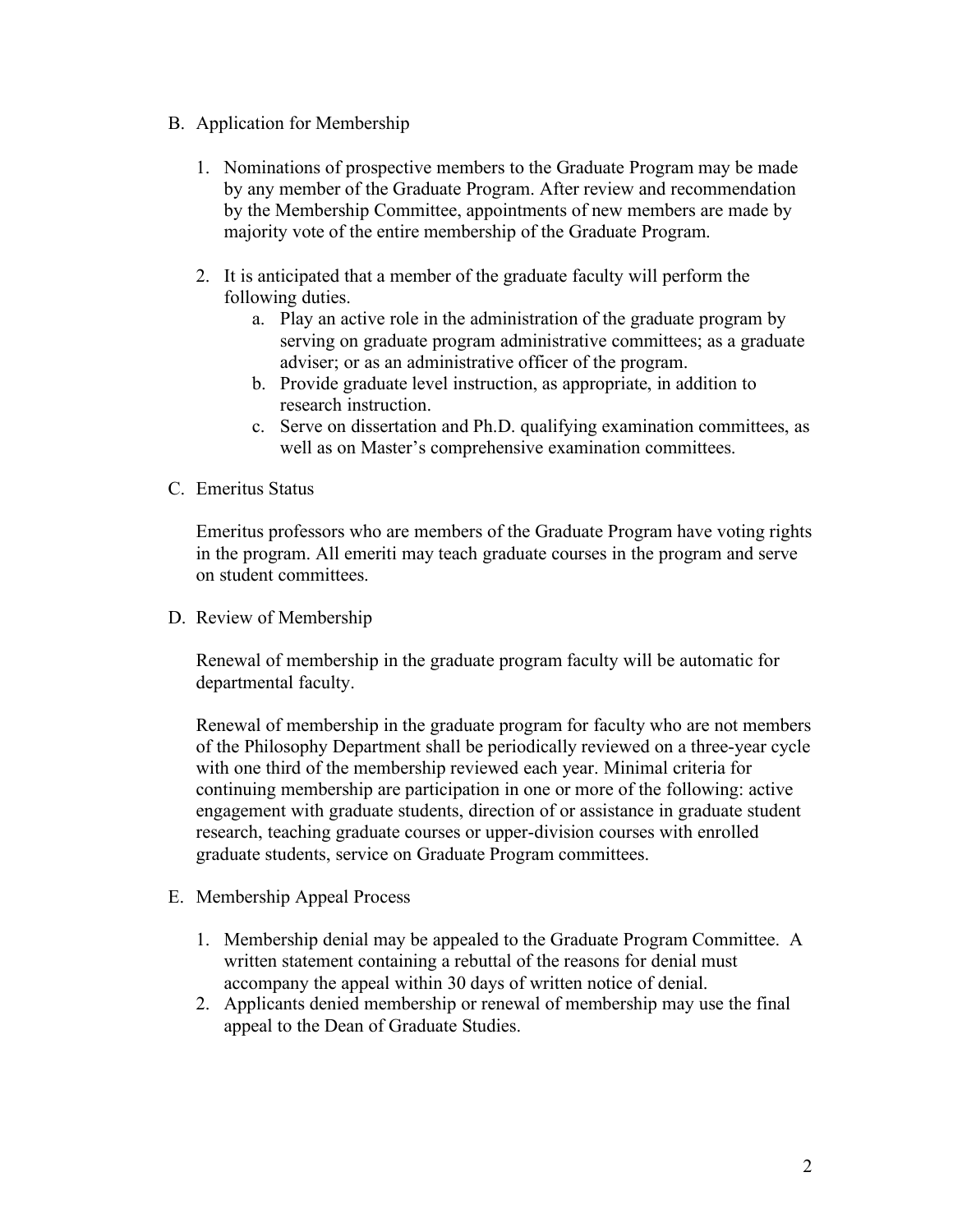#### **Article III. Administration**

The administration of the program and its activities are vested in the Graduate Program Chair and the Graduate Program Committee.

#### **Article IV. Graduate Group/Program Chair**

A. Chair appointment process

The program is administered by the Philosophy Department Chair, who shall serve as Graduate Program Chair. The Program Chair may delegate day-to-day responsibilities of the graduate program to one or more faculty members of the program. However, even with the delegation of responsibilities, the Department Chair is the official Graduate Program Chair.

B. Duties of the Chair

The duties of the Chair are to:

a) provide overall academic leadership for the program; b) oversee development and implementation of program policies; c) represent the interests of the program to the campus and University administrators; d) call and preside at meetings of the Graduate Program Committee; e) call and preside at meetings of the program; f) be responsible for coordinating all administrative matters with the Office of Graduate Studies; g) manage the budgets of the program; h) submit course change or approval forms; i) be responsible for the accuracy of all publications related to the program including Web pages and catalog copy; j) coordinate the program's graduate course teaching assignments with relevant department chairs; and k) nominate graduate advisers for appointment.

## **Article V. Committees**

**Graduate Program Committee**. The Graduate Program Committee is a committee of the whole of the Graduate Program faculty, plus a graduate student representative. The Graduate Program Chair is the Chair of the Graduate Program Committee. Each faculty member of the Graduate Program Committee has a single vote in all matters. The student representative has a single vote in all matters excepting those for which the student representative is excluded from the meeting. The Graduate Program Chair appoints the members of the other committees. The Graduate Program Committee coordinates with the Chair in administering all aspects of the program and recommends changes in program curriculum and policy.

Faculty members of the Graduate Program Committee serve a renewable three year term. The student representative serves a one year term, also renewable.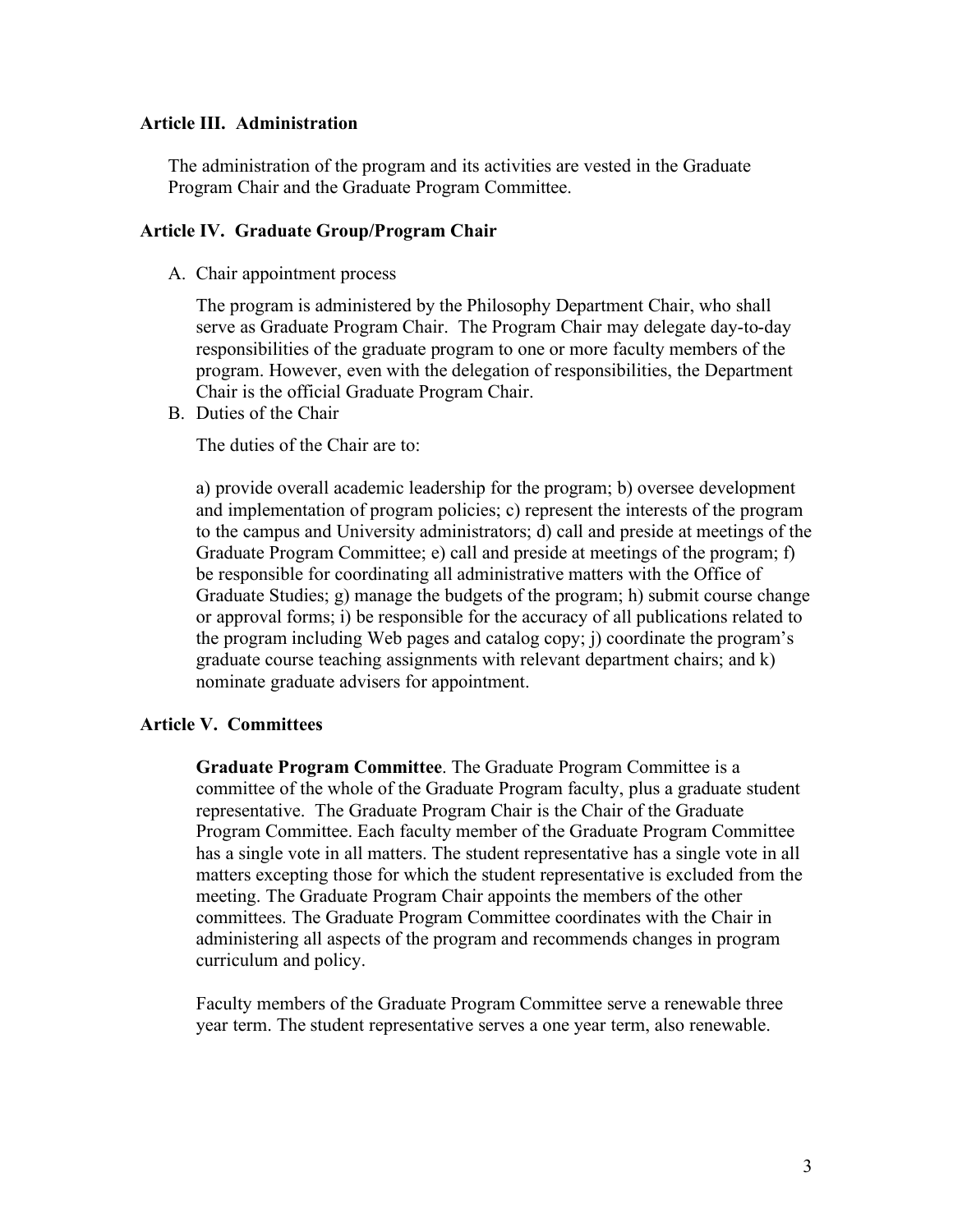**Membership Committee**. Three members of the Graduate Program faculty are appointed by the Program Chair. The Chair of the Membership Committee is also appointed by the Program Chair. Committee members serve a one-year term, which may be renewed. Each member of the Membership Committee has a single vote in all committee matters. The committee receives and reviews new member nominations, makes recommendations regarding membership to the Graduate Program Committee, conducts periodic reviews of members, and maintains a current list of members.

**Admissions and Fellowships Committee.** Four faculty members of the Graduate Program Committee are appointed by the Chair, plus the Graduate Adviser as Committee Chair. Committee members other than the Graduate Adviser serve a one-year term, which may be renewed. Each member of the Admissions and Fellowships Committee has as single vote in all committee matters. The committee oversees admissions and is responsible for fellowship nominations and allocating financial support for new students.

**Curriculum Committee.** This committee consists of three faculty members, and one student member of the Graduate Program Committee. The Committee Chair and other members are appointed by the Graduate Program Chair. Committee members serve a one-year term, which may be renewed. Each member of the Curriculum Committee has as single vote in all committee matters. The curriculum committee recommends changes in program curriculum and policy to the Graduate Program Committee.

#### **Article VI. Student Representatives**

In consultation with the Philosophy graduate student organization, a student representative is appointed by the Program Chair to the Graduate Program Committee and to the Curriculum Committee. The term is one year, renewable. Student representatives may be reappointed based on consultation with the Philosophy graduate student organization. The student representative has a single vote in all matters, like all other members of the Committees, except where excluded from the meeting.

The Chair of any committee with student members must excuse the student representatives from meetings during discussion of other students, personnel actions or disciplinary issues relating to faculty, rankings of existing students for funding, and for disciplinary issues related to students.

With the consent of a committee Chair, an acting student representative may be designated by the appointed student representative for the purpose of attending a meeting when the appointed member is unable to attend.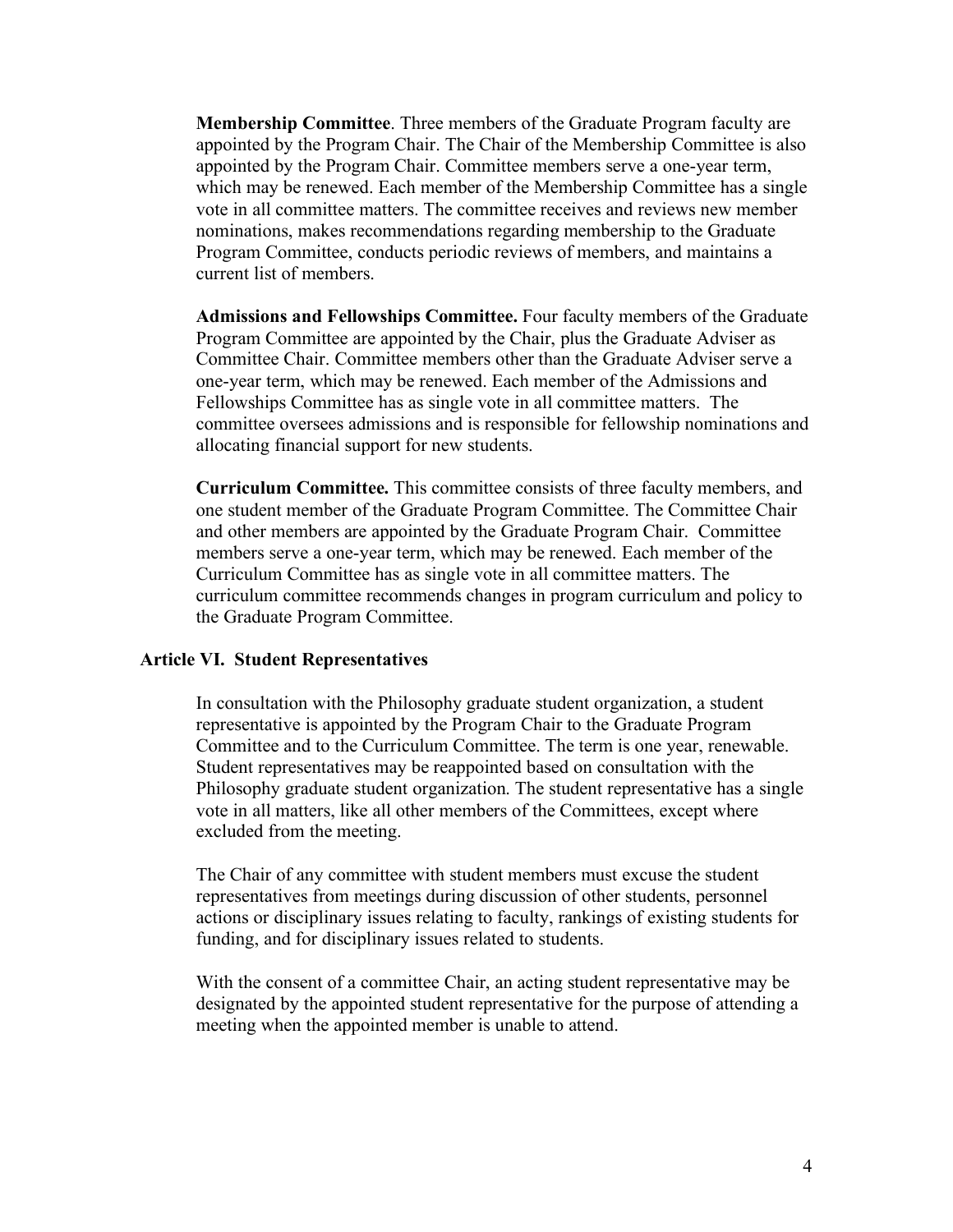#### **Article VII. Graduate Advisers**

Graduate Advisers are appointed for two years, in compliance with the policies and procedures of the Graduate Council and the Office of Graduate Studies. The Graduate Program Chair nominates advisers to the Office of Graduate Studies. There is one Graduate Adviser.

Duties: The Graduate Adviser serves as representative of the Graduate Program in its dealings with graduate students in the program, with the following specific duties: to keep track of the progress of each graduate student in the Program; to provide advice on how the student may best complete the requirements of the Program; to determine whether and how graduate student work satisfies Program requirements; to administer required examinations; to advise the Philosophy Department concerning scheduling of courses relevant to the Graduate Program; to communicate to students their standing in the Program.

Committee Service: The Graduate Adviser serves on the Graduate Program Committee and is Chair of the Admissions and Fellowships Committee.

#### **Article VIII. Meetings**

Meetings shall be held in each Fall and Spring Quarters. These annual meetings shall be called by the Chair of the Graduate Program. Additional meetings may be called by the Graduate Program Chair or by petition of five or more members of the Graduate Program. Notification of meetings shall be given at least one week beforehand, by electronic mail.

Faculty members of the Program away from campus may participate in meetings by submitting in advance written comments, and by casting proxy votes. At the discretion of the presiding officer of meetings of the Graduate Program Committee or its Standing Committees, faculty may participate in meetings by audio or video conference.

All graduate students in the program may attend portions of the Fall and Spring meetings of the Graduate Program Committee with the consent of the Program Chair.

## **Article IX. Quorum**

The Graduate Program in Philosophy follows the Graduate Council's quorum policy. Any issue requiring a vote must be voted upon by more than 50 percent of the eligible voting members, and passage requires more than 50 percent of the members voting. Voting may be done in a meeting (with proxy voting permitted for absent members) or by electronic mail ballot.